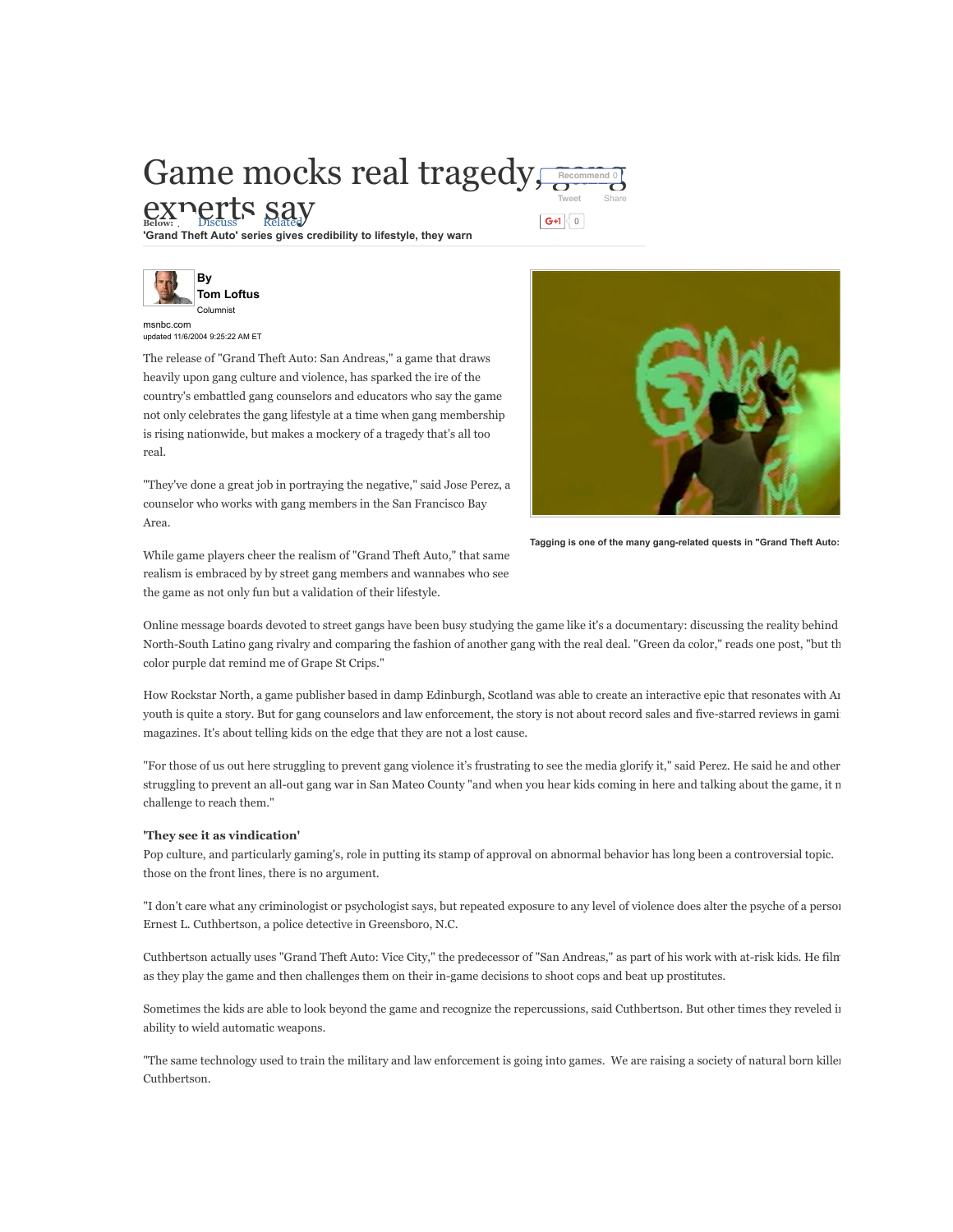Most gang counselors agreed that playing a game doesn't necessarily lead to picking up an Uzi, but based on their experiences, they do think that virtual violence numbs players to actual violence. And the at-risk kids they mostly work with aren't exactly overloaded with great role models to begin with.

"Kids are culturally inoculated by other kids. So then they see this game selling in the store, about gang life, they see it as vindication," said Stephen Cliff, an educator who works with troubled children in upstate New York.

Cliff's comments were echoed by Lisa Taylor-Austin, a Connecticut-based counselor and "gangologist."

"I don't think a video game is going to cause someone to shoot," she said. "But the kids I deal with, they don't talk about "Grand Theft Auto" like it's a game. They talk about how realistic it is."

Taylor-Austin, who spent the late 1980s and early 1990s in Los Angeles studying gang culture, said she was actually approached by the makers of "Grand Theft Auto: San Andreas" to critique the game to see if it was realistic enough. She refused.

"It would be counterproductive to what I do, which is keeping kids from killing kids."

## **Spreading the word**

"Grand Theft Auto: San Andreas" also has the misfortune of launching at a time when gang membership is on a rise. Thousands of gang members jailed during the late 1980s and early 1990s during the height of the crack wars are due for release, say gang experts.

This is not just a problem for large cities in the West and Northeast. In the last 15 years, gang violence has spread to the Southeast and I And when gangs in places like Arkansas and North Virginia call themselves Crips and Bloods, it may stem from a gang member who's n from the cities, say experts. But often the clues come from pop culture.

"The underlying message you get is that gangs are cool, gang banging is cool and crime is cool," said Alejandro A. Alonso, a gang scholar publisher of streetgangs.com. "And when you go to a place like the Netherlands and see white dudes doing the Crip walk you know whe learned it."

A former gang member from the Bronx, George A. Monger now works to stem a troubling rise in gang violence in the leafy suburbs of N Virginia.

"Most kids in northern Virginia are wannabes," he said. "And so when they look at a game and play a game they see how it's done and they want to act it out."

As Mindy S. Gizzard, a probation officer in Richmond, Va., said: "Great, just what we need, one more thing for yahoos to imitate."

## **Meanwhile, back in 'San Andreas'**

In California, the cultural homeland of "San Andreas," gang counselors grit their teeth and prepare for the worse as kids say the game ju life.

Rafael Vazquez, a gang counselor in Sonoma County, California said he talked recently with a teen who played the game and praised its several Latino gangs. "He said that 'it kind of relates to me because it talks about where we come from and where we live.'"

Jose Perez, the San Mateo County councilor said that one of his kids described playing "San Andreas" in an "almost orgasmic rush."

"And the kids I work with say they're kind of glad that finally someone came out with a game that represents the 'hood. They say that th relate to the characters," he said.

Perez can, too. He spent 23 years as a gang member in the Bay Area before exiting the life to become a counselor in 1998. "Being an ex-g member myself, I can say that some of those acts in the game are not far from reality," said Perez.



**Gang members roam the streets in "Gran**